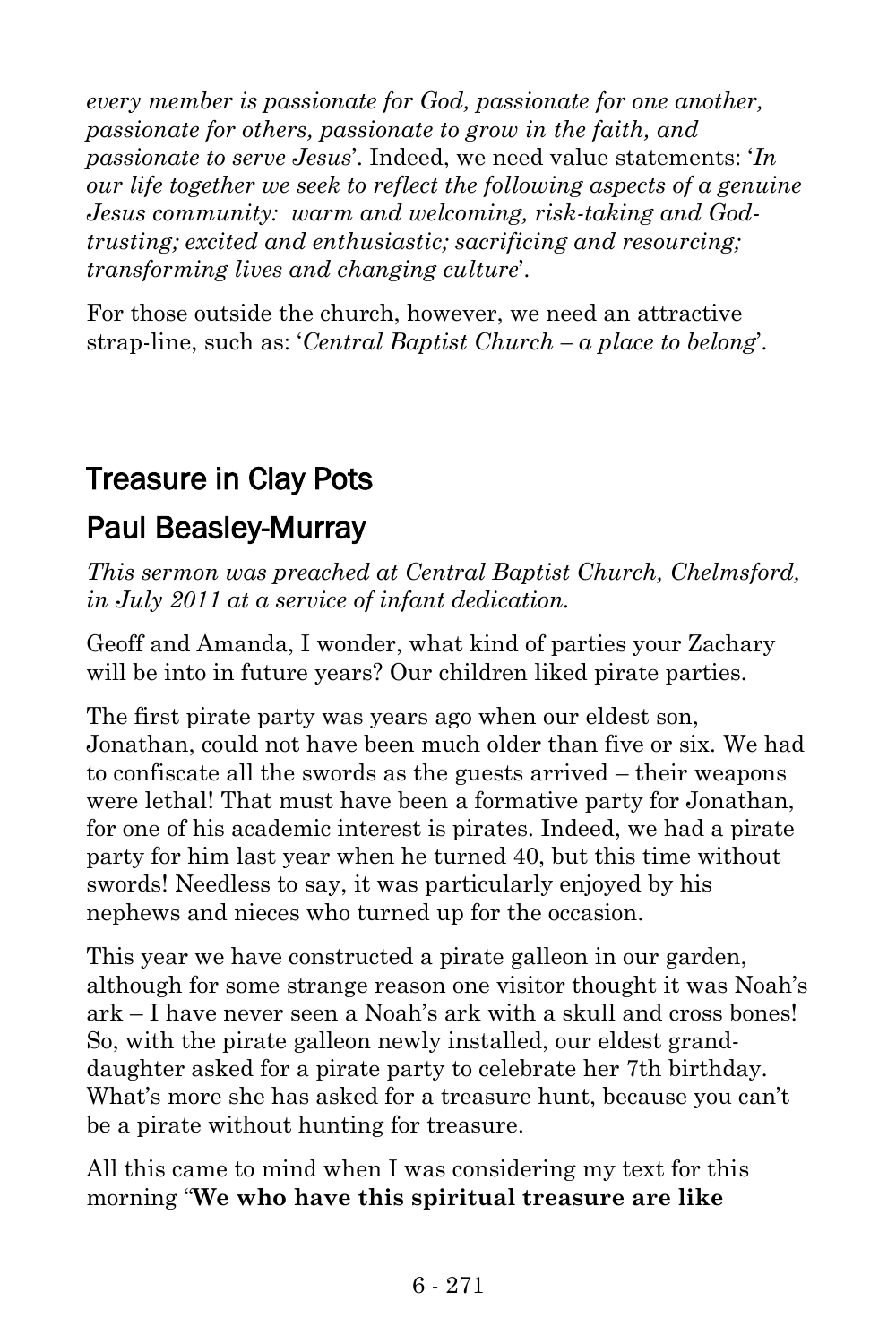#### **common clay pots, in order to show that the supreme power belongs to God, and not to us**" (2 Cor 4.7).

Paul likens the good news of Jesus to '**treasure**'. Paul, of course, was no pirate. He wasn't in the business of pinching other people's treasure. He was in the business of offering treasure. What was true of the Apostle Paul is true of any Christian preacher. We are in the business of giving away treasure to those who would receive it – and the treasure is Jesus. Compared to what Jesus has to offer, nothing else is of value. So this leads me to my first point:

### **1. Here Is Amazingly Valuable Treasure!**

Jesus is the world's greatest treasure. Winning the lottery, becoming the top-dog at work, making a name for oneself – you name it, compared to Jesus, it is as nothing. Indeed, when writing to the church at Philippi, Paul said that everything else in life was as 'garbage', 'refuse' (GNB) – fit only for the bin (Phil 3.8).

Jesus said something similar in two of his parables (Matt 13.44- 45). He spoke of the man who found treasure hidden in a field, then covering it up again and selling everything he had to buy that field. He spoke, too, of a dealer in precious stones, who spent his life traveling across land and sea to enrich his collection. One day in a market he suddenly came across the most perfect pearl. To buy that one priceless jewel, he sold everything he had. "The Kingdom of heaven", said Jesus, "is like this". Compared to what God offers us in Jesus, nothing is of worth or significance.

In what way is that so?

- 1. *God in Christ has dealt with our past*. Jesus, by dying on the Cross, is able to offer us forgiveness for all our wrong-doing. It doesn't matter what we have done, the good news is that in Jesus we can start again. So many people are haunted by the past, they are shackled by the past, but in Jesus we are set free.
- 2. *God in Christ can deal with our future*. For God raised his Son from the dead, and, as a result death no longer need be a 'dead-end'. For those who put their faith in Jesus, death is but a gateway to a new and better world. That really is Good News.
- 3. *God in Christ enables us to deal with the challenges of the present*. As we shall see, Paul goes on to say, life may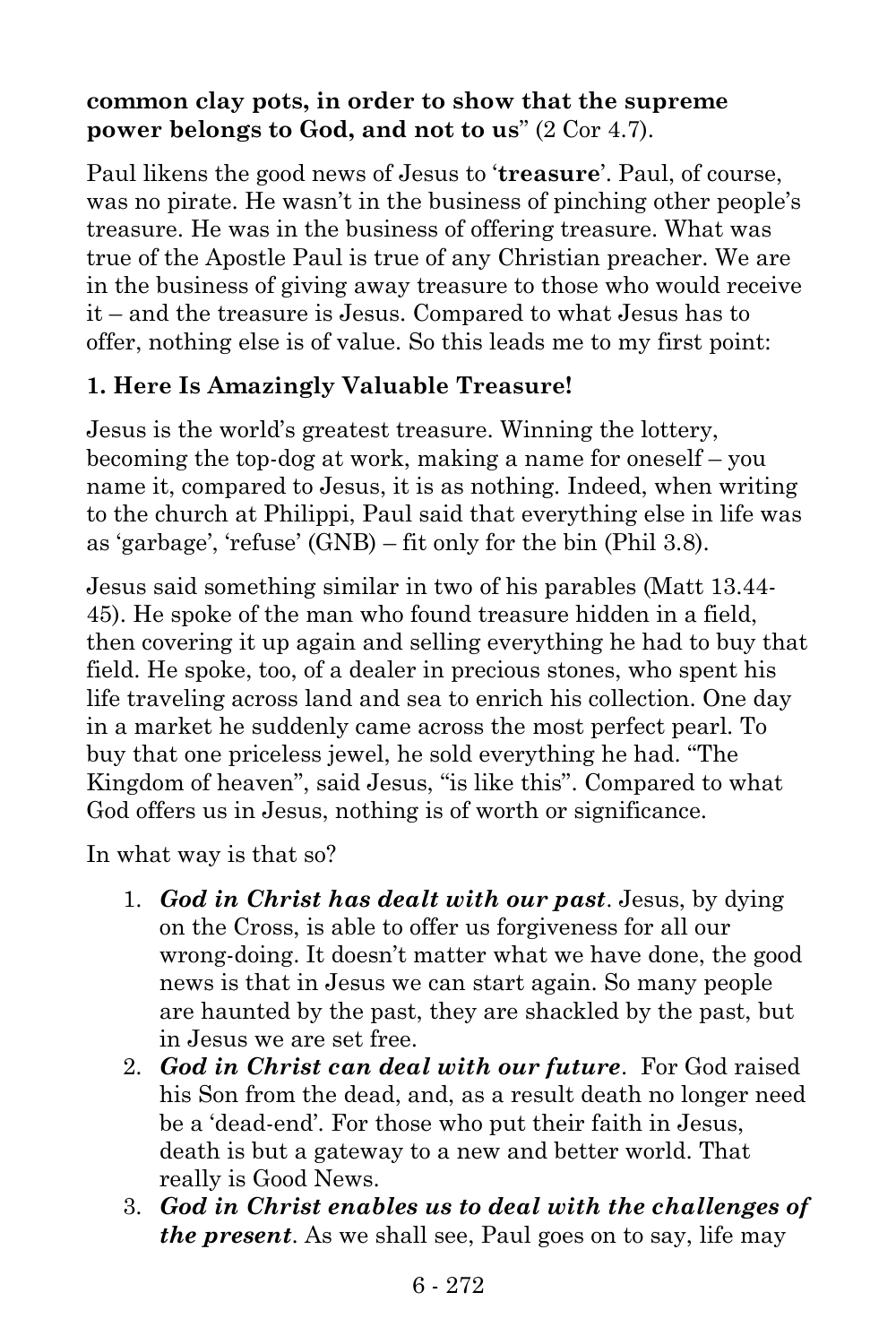be tough, but for the Christian it is never impossibly tough. There may be times when we are knocked down, but we are never knocked out. By his Spirit Jesus is present in our lives, and he makes all the difference.

When it comes to the things that really count, we find that they are found in Christ alone. No wonder Paul later in this letter speaks of Jesus as God's "priceless gift" (2 Cor 9.15). Jesus is the world's greatest treasure. It was this conviction that made Paul a preacher of the Gospel. It was because of Jesus that Paul was prepared to travel all over the known world tell people about "the infinite riches of Christ" (Eph 3.8).

What was true of Paul, must surely be true of all of us. We have treasure to share – the treasure of God's love for us in Jesus. When I say 'we', I don't mean just professional preachers, but all of us who have discovered the difference Jesus has made to life.

What is true of all of us, is true of you, Geoff and Amanda, not least with regard to your task of sharing with Zachary how precious Jesus is. Remember, religious education begins in the home, not in the church.

## **2. Here Are Very Ordinary People**

## "**We who have this treasure are like common clay pots**"

The "common clay pots" Paul had in mind were the small pottery oil lamps to be found in any home of that time. The metaphor Paul uses has a double-focus:

- The cheapness of these clay lamps represents the very ordinariness of those to whom the message of the Gospel has been entrusted. Treasure in common clay pots – what a contrast.
- The fragility of these clay lamps represents the frailty and weakness of those to whom the message of the Gospel has been entrusted. The message of God's power is entrusted to fallible people – what a contrast.

God has entrusted the amazing good news of Jesus to very ordinary and, at times very fragile people. What an amazing thought.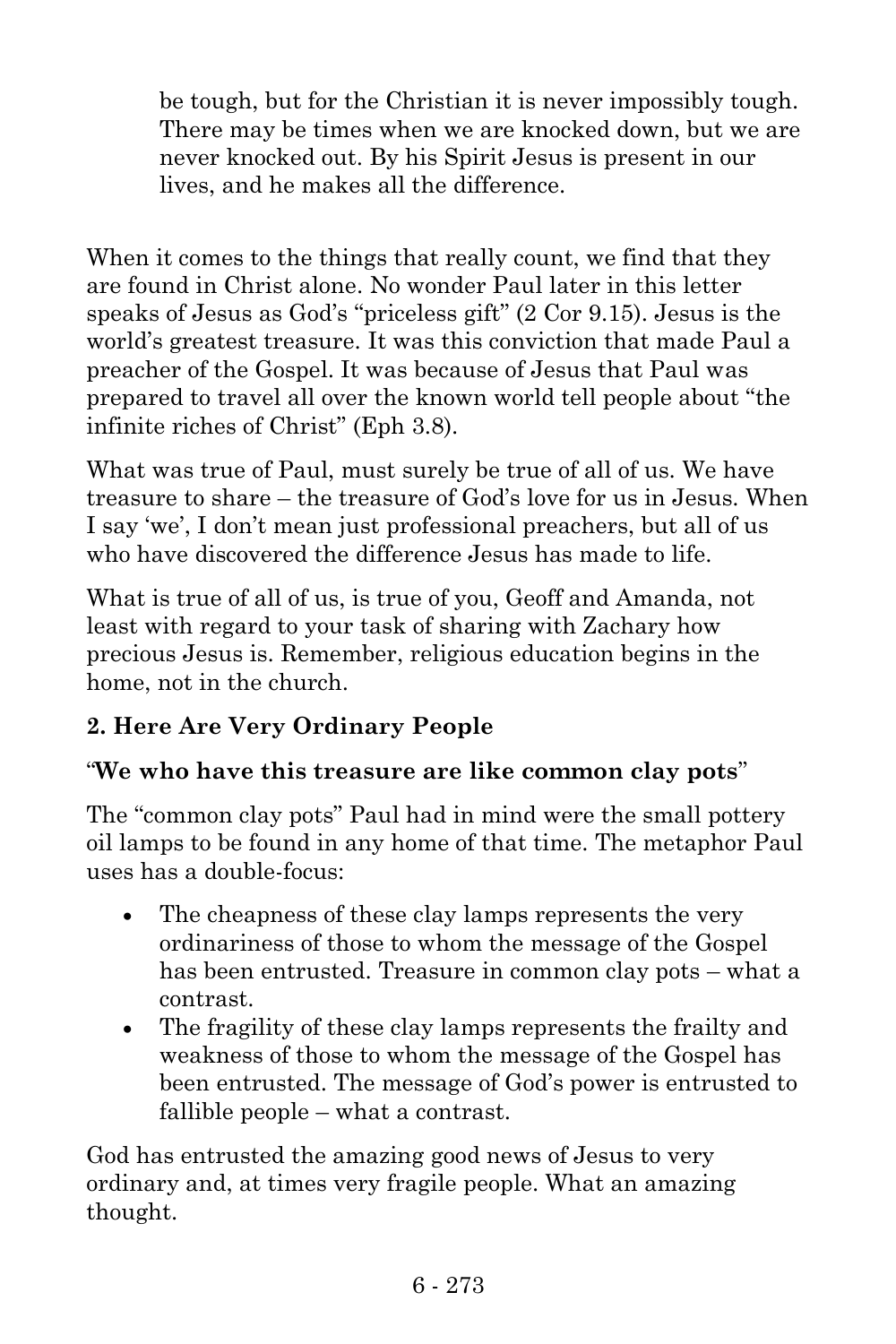Although today we now regard the Apostle Paul as a giant of a man, he knew that he had feet of clay – indeed, not just feet. He was very conscious of his short-comings.

Some of his critics were not slow to point out his failings. To quote the words of one critic found in 2 Cor 10.10: "Paul's letters are severe and strong, but when he is with us in person, he is weak and his words are nothing". Physically Paul appears not to have been an impressive character. He wasn't a guy to lead a rugby pack.

Paul knew he had other short-comings too. He could never forget he had once persecuted the church of God. He wrote to Timothy: "This is a true saying, to be completely accepted and believed: Christ Jesus came into the world to save sinners. And I am the worst of them" (1 Tim 1.15). When he compared himself to a common clay pot, Paul was not exhibiting false modesty – I believe he was sincere in recognizing his own weakness and fallibility.

What was true of Paul is true of us all. All of us are weak and fallible people. From the outside some of us may appear to be strong characters, but in fact we are essentially fragile creatures. Let me elaborate on this point a little more. Christians can be weak and fallible people. Christians do not pretend that they are better than others. No Christian this side of heaven has attained perfection.

Would that people outside the church realized this. I feel like putting a sign up outside this church: '*This church is for sinners only'.* The only difference between people in this church and the people out shopping in the High Street is that we know that in God's sight we are a bunch of failures. Would that people inside the church realized this! Some Christians have unrealistic expectations of their fellow Christians, with the result that they get easily disillusioned when all of a sudden they discover that not every church member is not exactly a paragon of virtue. To use the pirate metaphor, the church has always been a motley crew.

Incidentally, one day Zachary will wake up to the fact that his parents aren't perfect either. And yet, God willing, he will realize that in spite of their failing, there was something special about them – and that something special was the presence of Jesus in their lives.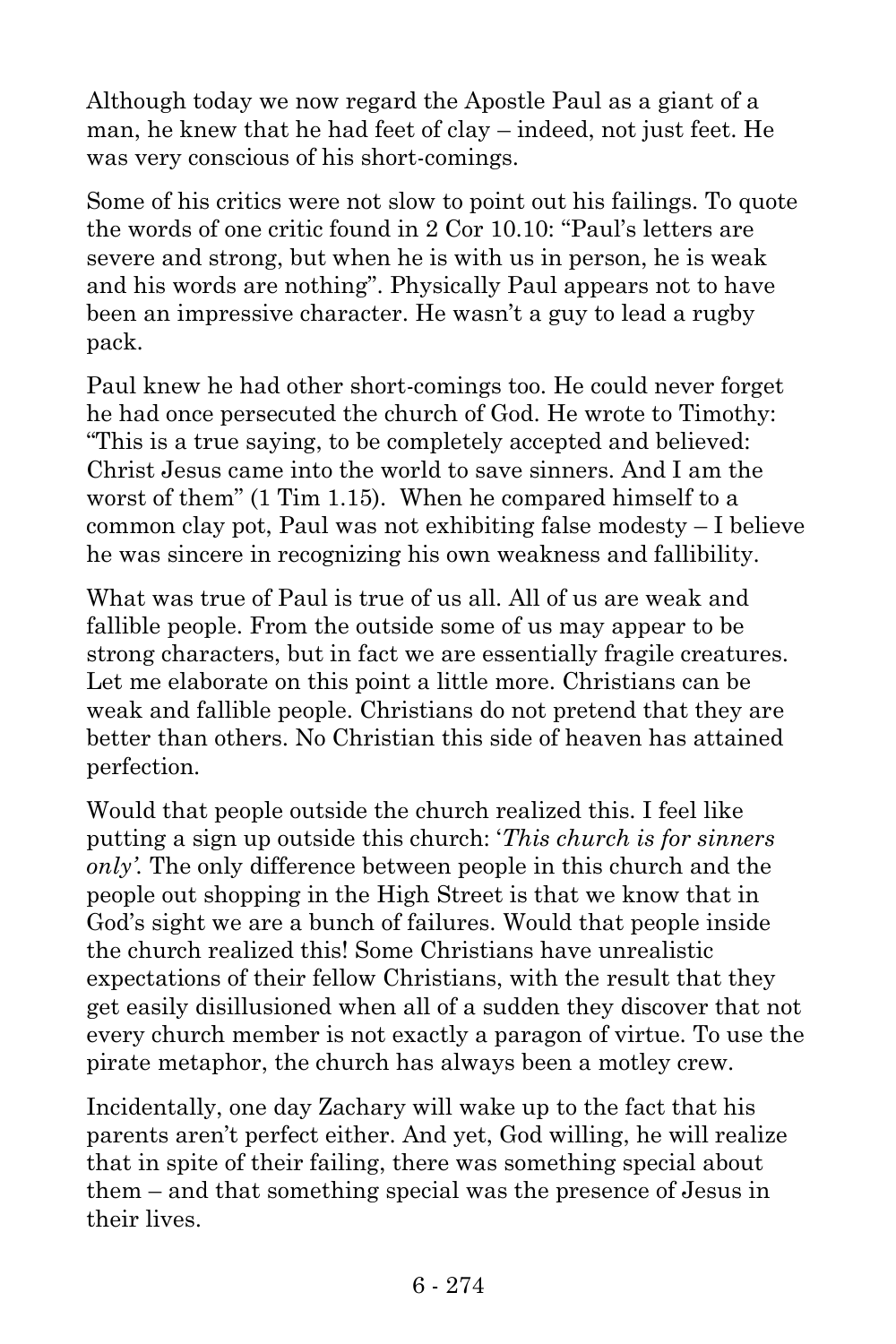#### **3. Here Is Extraordinary Power**

#### "**The supreme power belongs to God, not to us**"

Life can be tough, and not least when we are seeking to be followers of the Lord Jesus. This was certainly true for Paul. In the very next two verses he wrote: "We are often troubled, but not crushed; sometimes in doubt, but never in despair; there are many enemies, but we are never without a friend; and though badly hurt at times, we are not destroyed" (vv.8-9). Paul knew what it was like to be under pressure. Listen to Eugene Peterson's paraphrase: "We've been surrounded and battered by troubles, but we're not demoralized; we're not sure what to do, but we know that God knows what to do; we've been spiritually terrorized, but God hasn't left our side; we've been thrown down, but we haven't been broken*"*

Time and again, Paul had found himself in some amazingly hopeless situations, but none was able to produce the killer blow. Like a cork in the water, he always came up to the surface. Often 'knocked down', he had never been 'knocked out' (W. Barclay).

In the course of fulfilling his God-given calling, he ran into all sorts of trouble. Later in this letter he wrote: "Five times I was given the 39 lashes by the Jews; three times I was whipped by the Romans; and once I was stoned. I have been in three shipwrecks, and once I spent 24 hours in the water. In my many travels I have been in danger from floods and from robbers, in danger from fellow-Jews and from Gentiles; there have been dangers in the cities, dangers in the wilds, dangers on the high seas, and dangers from false friends. There has been work and toil; often I have gone without sleep; I have been hungry and thirsty; I have often been without enough food, shelter, or clothing" (2 Cor 7).

At this point it is tempting to switch off. Paul's experience of life was so different from ours. And yet there are two underlying principles which are of relevance to us:

1. God does not promise his servants a trouble-free life. Life can be tough, indeed it can be down-right unfair – even for those who love God and seek to serve him. If a spiritual giant like Paul was not spared trouble, neither will we be.

The fact is that we live in a fallen world, where sin has well and truly messed up and distorted the life God intended for us.